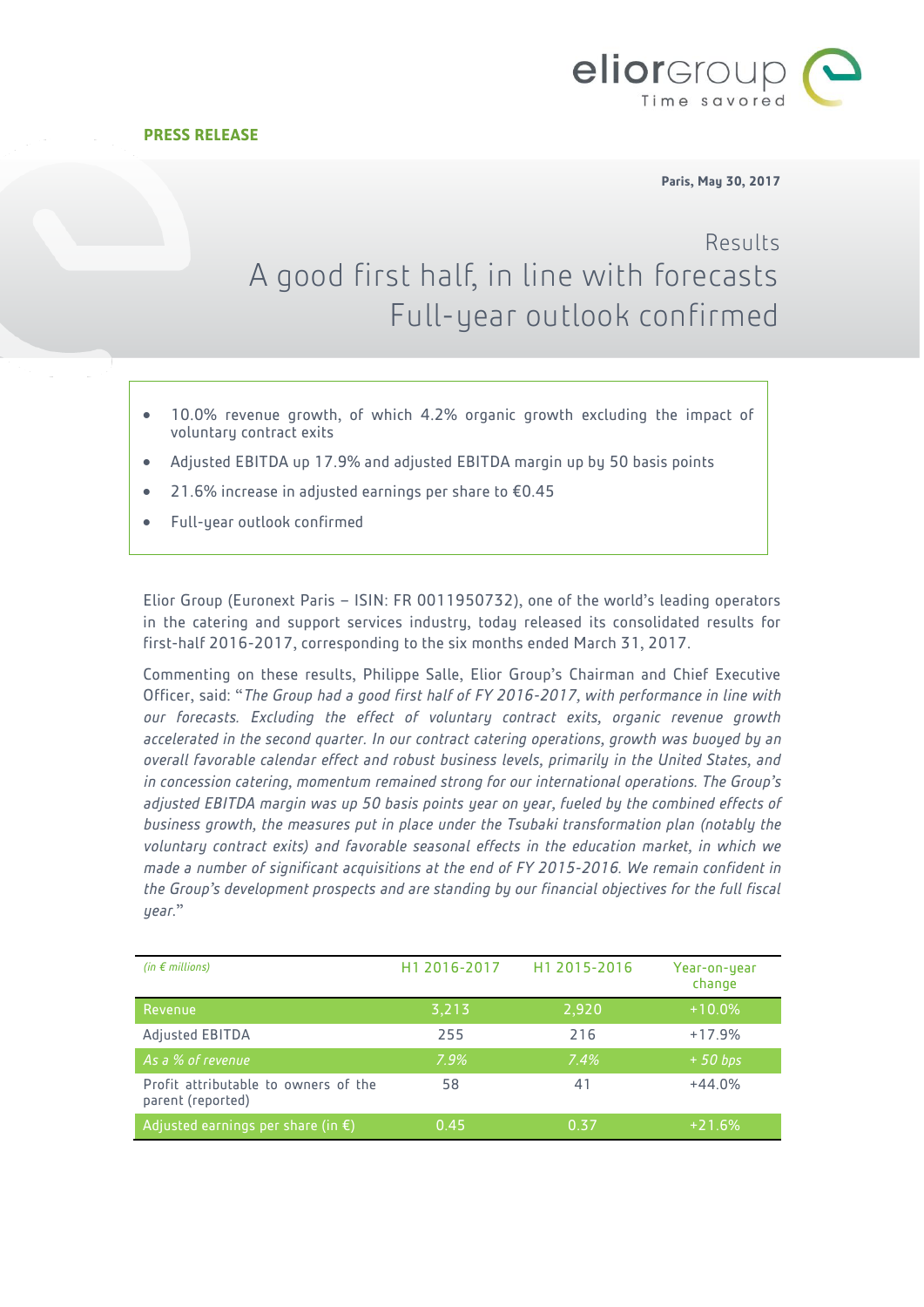

#### **Business development**

Business development was buoyant in the first six months of FY 2016-2017. The retention rate for contract catering rose once again during the period, reaching 93.5% at end-March 2017, despite the effect of the restructuring of the contract portfolio, which mainly concerned France and Italy. A number of major contracts were won in the second quarter of the fiscal year in the contract catering & services business, including with the Draguignan correction facility, the Stanislas middle school (Paris) and Pathé Gaumont in France, PSA Group in the United Kingdom, the University of Wisconsin Whitewater in the United States, the Asteras elder care homes in Spain and the Ministry of Defense in Italy. In the concession catering business, the Group secured new contracts with airports in Spain and the United States and with motorway operators in Portugal and Germany.

#### **External growth**

During the second quarter of FY 2016-2017, the Group acquired Corporate Chefs in the United States (see [press release](http://www.eliorgroup.com/sites/default/files/press/pr_eliorgroup_strategy_corporate_chefs_020117.pdf) dated February 1, 2017).

The Group entered the Indian market by simultaneously acquiring the contract caterers MegaBite Food Services and CRCL, which operate in the business & industry sector. These two companies will be consolidated as from the second half of FY 2016-2017.

#### **Revenue**

 $\overline{a}$ 

**Consolidated revenue totaled €3,213 million** for the first half of FY 2016-2017. The 10.0% year-on-year increase reflects (i) organic growth of 2.6% (taking into account the 1.6% adverse effect of voluntary contract exits), (ii) a positive 8.1% impact from acquisition-led growth, and (iii) a negative 0.7% currency effect.

The portion of revenue generated by international operations rose once again, totaling 55% in first-half FY 2016-2017 versus 51% in the comparable prior-year period.

**Contract catering & services revenue** was up €238 million, or 10.9%, on the figure for firsthalf FY 2015-2016, amounting to €2,433 million and accounting for 76% of total consolidated revenue.

Organic growth for the period came to 2.0%. Excluding the effect of voluntary exits from low- and non-profit making contracts in Europe, organic growth was 3.6% resulting from a sharp acceleration in the second quarter due to a favorable calendar effect and strong business momentum in the United States.

Recent acquisitions<sup>1</sup> contributed  $E$ 212 million (or 9.7%) of the overall revenue figure for contract catering & services in the first six months of FY 2016-2017.

The currency effect during the period was a negative 0.8%.

<sup>1</sup> ABL Management – consolidated since December 1, 2015; Preferred Meals – consolidated since July 1, 2016; Waterfall Catering Group – consolidated since September 1, 2016; Corporate Chefs – consolidated since February 1, 2017; and bolt-on acquisitions.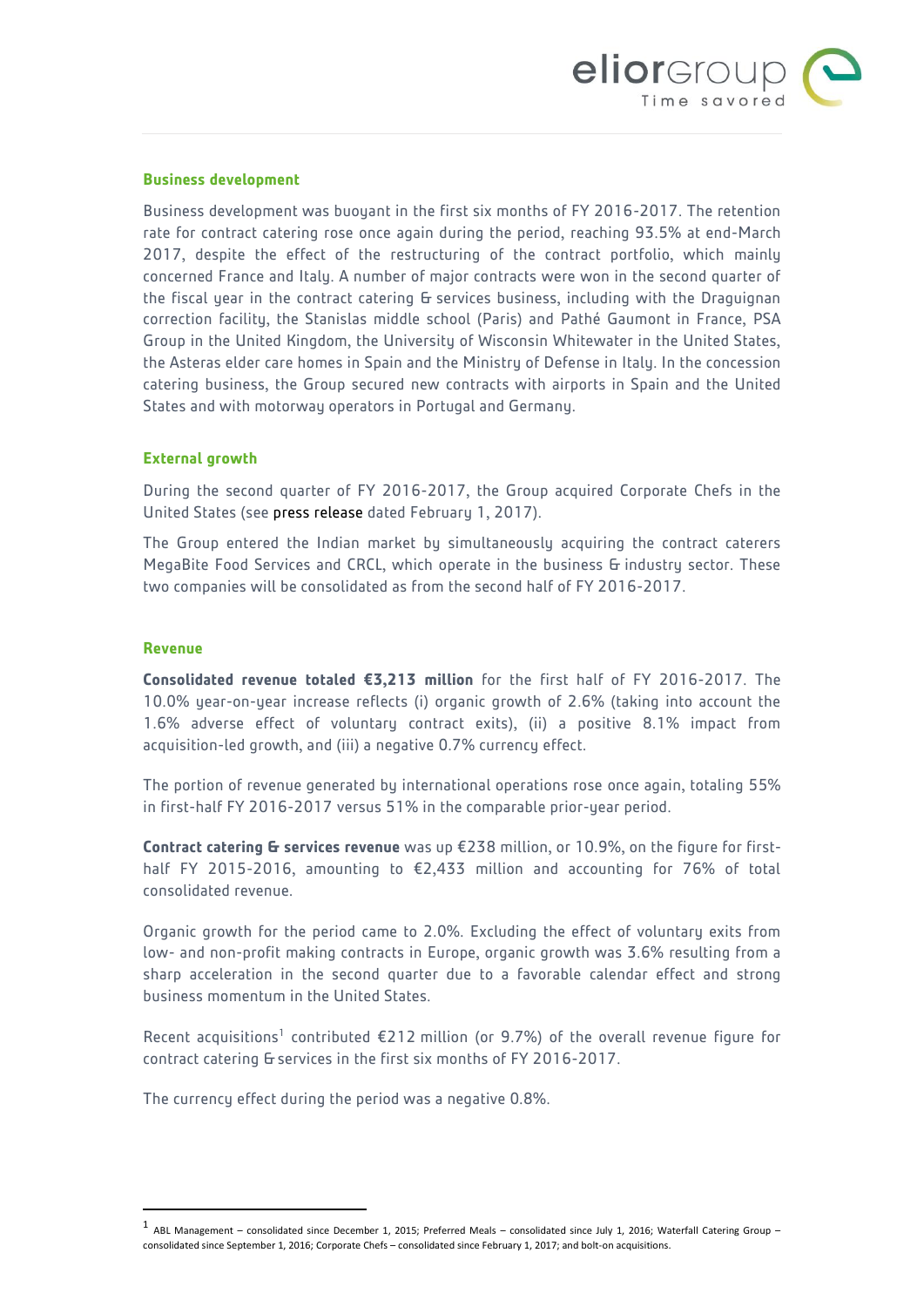

Revenue generated in **France** totaled €1,149 million. Organic growth was 1.6% (or 2.8% excluding voluntary contract exits).

- In the business G industry market, revenue was boosted by the strong business development seen in FY 2015-2016 as well as the fact that in 2017 Easter fell in the second half of the Group's fiscal year, which more than offset the negative basis of comparison with FY 2015-2016 caused by 2016 being a leap year.
- In the education market, the impact of the start-up of new contracts more than offset the unfavorable calendar effect.
- Revenue decreased in the healthcare market, mainly as a result of certain contracts not being renewed.

Revenue for the **international** segment advanced 20.8% to €1,284 million. Organic growth for this segment was 2.4% (or 4.4% excluding the impact of voluntary exits from low- or non-profit-making contracts in Europe). Recent acquisitions generated additional growth of 20.0% whereas the currency effect was a negative 1.6% during the period.

- In Spain, the business & industry and education markets reported good performances, driven mainly by sustained business development, which more than offset a revenue contraction in the healthcare market.
- In the United States, organic growth was spurred by the start-up of new contracts in all markets.
- In Italy, revenue was hampered by voluntary contract exits, especially in the education and healthcare markets. Excluding this adverse impact, the Group's Italian contract catering & services business reported organic revenue growth for the period.
- In the United Kingdom, revenue was weighed down by an adverse calendar effect and delays in the start-up of certain new contracts, particularly in the business & industry market.

**Concession catering revenue** rose €54 million in the first half of FY 2016-2017, coming in at €780 million and representing 24% of total consolidated revenue.

Organic growth for the period amounted to 4.3% (or 5.7% excluding the impact of voluntary contract exits). Changes in the scope of consolidation resulting from the Group's May 2016 acquisition of a portfolio of contracts in the French railway stations market fueled a 3.5% revenue increase. Changes in exchange rates – notably for the Mexican peso – had a 0.3% negative effect.

Revenue generated in **France** totaled €306 million, up 6.7% on the same period of FY 2015-2016. Organic growth was a negative 2.1%.

 Performance in the motorways market continued to be adversely affected by the voluntary termination of a number of contracts and the effects of renovating sites whose concession contracts have been renewed.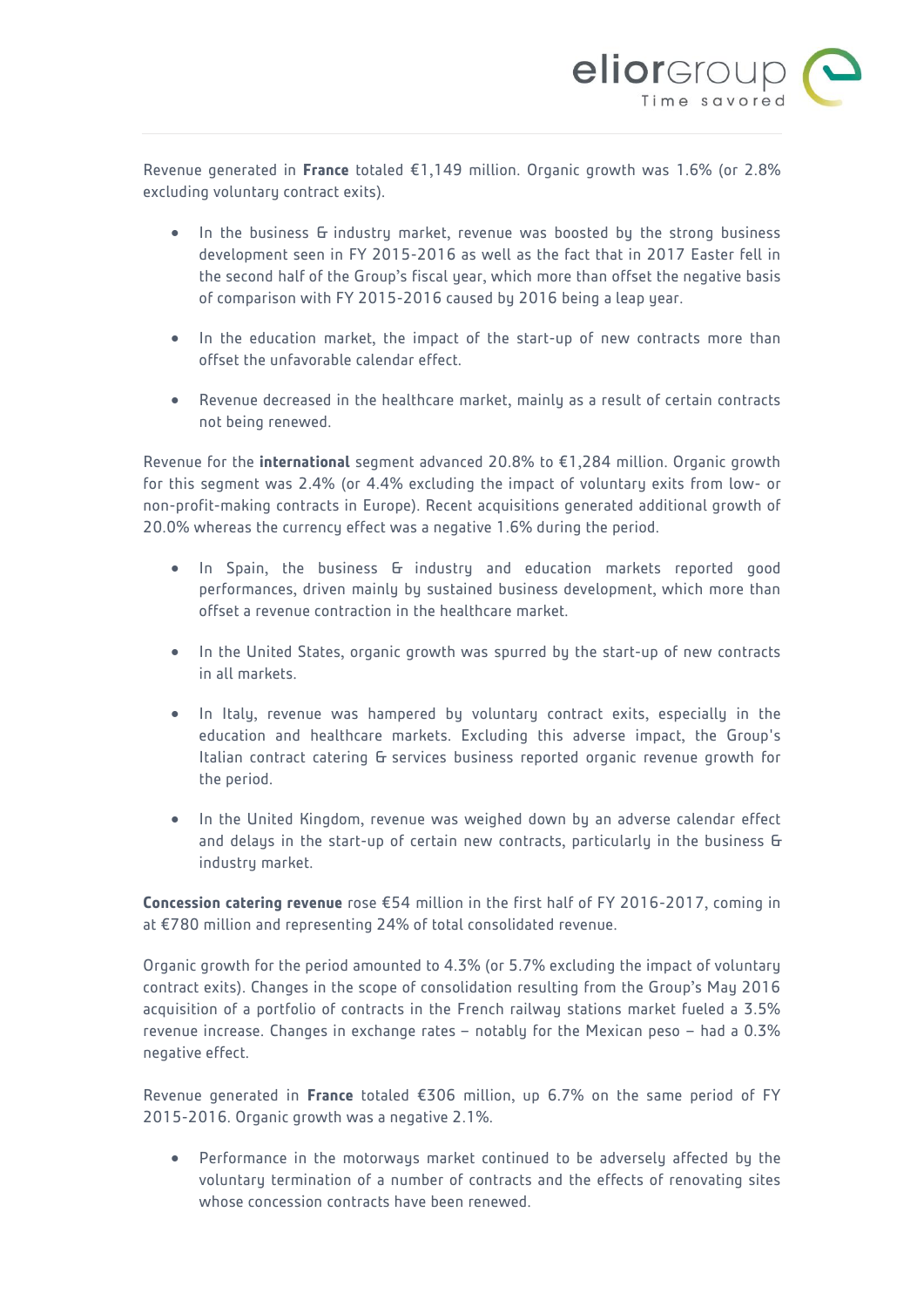

- Revenue in the airports market decreased year on year due to the loss of the catering contract for terminals E and F at Paris-Charles-de-Gaulle airport in February 2016 and a slump in air traffic at the South Terminal of Orly airport as a result of airlines being assigned differently at the airport's terminals.
- The city sites & leisure market reported a revenue increase, powered by the start-up of new contracts in the railway stations segment and the fact that certain trade fairs which are only held once every two years took place during the first half of FY 2016-2017.

In the **international** segment, revenue climbed 8.0% to €474 million in the first six months of FY 2016-2017. Organic growth was 8.5% but the currency effect was a negative 0.4%.

- The motorways market felt the positive effects of higher traffic volumes in Portugal and the opening of new service plazas in Germany, which more than offset the impact of the closure of several service plazas in Italy.
- Revenue in the airports market was lifted by increasing traffic volumes especially in Mexico, Spain and Portugal – as well as by the opening of new points of sale at Bilbao airport in Spain and LAX in the United States.

#### **Adjusted EBITDA and Recurring Operating Profit**

**Consolidated adjusted EBITDA** rose by €39 million year on year to €255 million and represented 7.9% of revenue, up 50 basis points on the first half of FY 2015-2016.

**Adjusted EBITDA for the contract catering & services business line** increased to €215 million from €184 million and represented 8.8% of revenue, up by 40 basis points.

- In **France**, adjusted EBITDA totaled €113 million and represented 9.8% of revenue, 50 basis points higher than in first-half FY 2015-2016. The year-on-year increase was achieved thanks to the rollout of the Tsubaki transformation plan (notably the voluntary contract exits) and the favorable effect of the new conditions related to the CICE tax credit, but these positive impacts were partly offset by slightly higher structural costs in the contract catering business following the introduction of a new organizational structure.
- In the *international* segment, adjusted EBITDA for the contract catering & services business line advanced by €23 million to €102 million. As a percentage of revenue, it widened to 7.9% from 7.4%, reflecting enhanced profitability across all geographic regions. In the United States and the United Kingdom, profitability was boosted by the favorable impact of the acquisitions of Preferred Meals and Waterfall, both of which have a strong presence in the education market.

**Concession catering adjusted EBITDA** amounted to €43 million (versus €37 million in the same period of FY 2015-2016) and represented 5.5% of revenue, up 40 basis points year on year.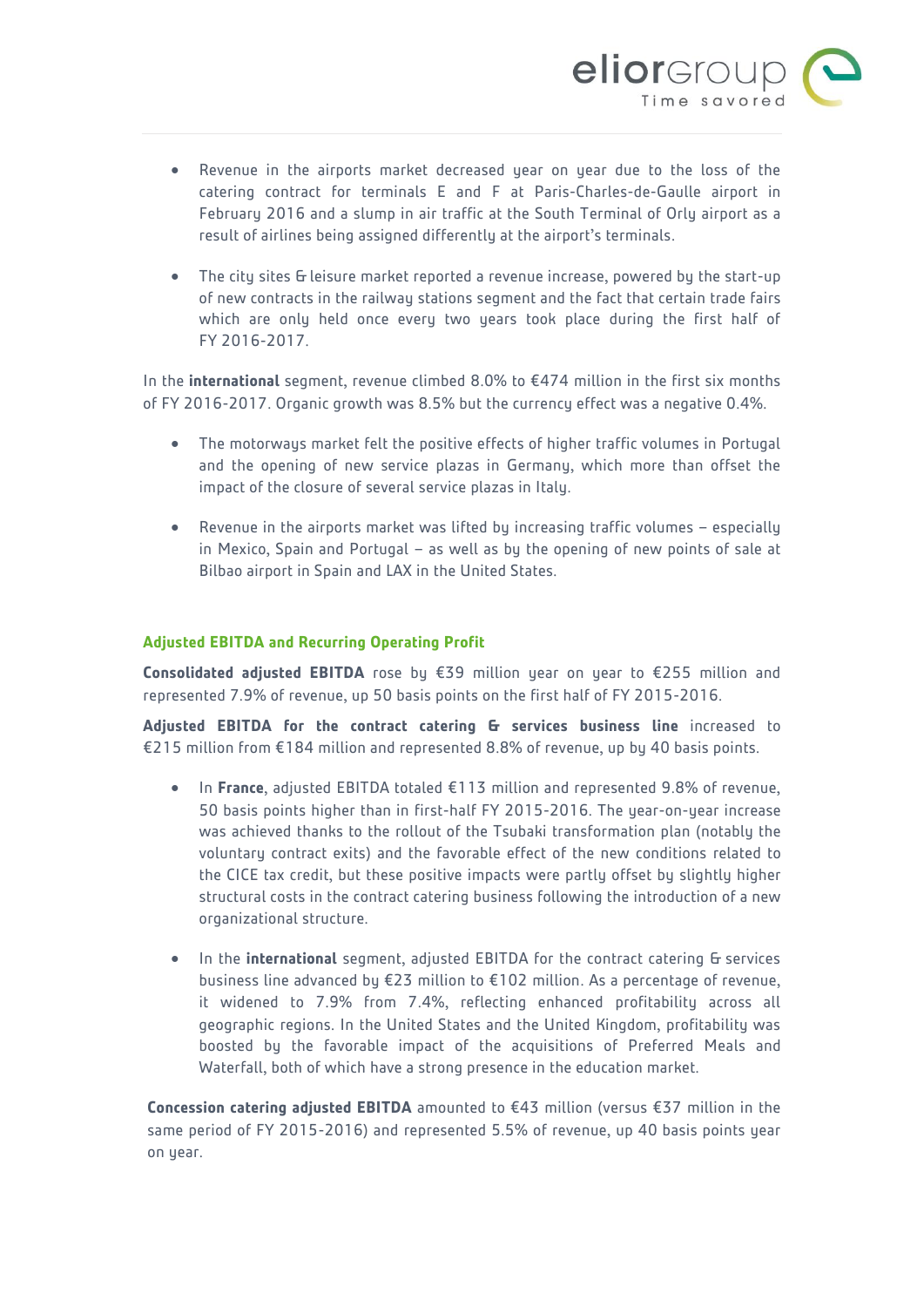

- In **France**, the adjusted EBITDA figure rose to €17 million from €15 million, with higher profitability in the airports and city sites & leisure markets more than offsetting the one-off impact of lower business volumes in the motorways market where EBITDA is negatively affected during the year by works on new or renewed contracts.
- In the **international** segment, adjusted EBITDA rose by €4 million to €26 million and adjusted EBITDA margin was up 40 basis points on first-half FY 2015-2016 to 5.4%, led by higher revenue in all geographic regions.

**Recurring operating profit** (EBIT), including share of profit of equity-accounted investees, totaled €149 million, up 9.6% year on year, in line with the rise in adjusted EBITDA. The EBIT figure includes €6 million in share-based compensation charges and €11 million in amortization of intangible assets related to acquisitions (compared with €1 million and €5 million respectively in first-half FY 2015-2016).

### **Attributable Profit for the Period**

**Non-recurring items** represented a net expense of €12 million and primarily included (i) reorganization costs and the costs of withdrawing from sites and exiting contracts as part of the Tsubaki transformation plan, and (ii) acquisition costs.

At €25 million, **net financial expense** was €6 million lower than in first-half FY 2015- 2016, reflecting the debt refinancing and repricing operations carried out in 2016.

The Group's **income tax expense** rose to €49 million from €31 million, including €7 million in non-recurring adjustment of the value of deferred tax assets as a decrease in corporate tax is expected in France. This one-off charge is expected to represent a total of €14 million for the full year.

The Group reported a €1 million **loss from discontinued operations** in first-half FY 2016- 2017, mainly relating to non-strategic operations run by Areas in Northern Europe. These activities were transferred during the period.

**Attributable profit for the period** jumped 44.0% year on year to €58 million and adjusted earnings per share rose by a sharp 21.6% to €0.45.

#### **Cash Flows and Debt**

**Free cash flow** is almost stable year-on-year at €(65) million. This reflects the fact that the higher adjusted EBITDA figure and the lower amounts of net non-recurring expense and tax paid almost fully offset (i) the higher cash outflow resulting from the change in working capital, chiefly due to net business development, external growth and changes in payment procedures in the public sector in France, and (ii) the increase in operating capital expenditure due to the investment in information systems and the renewal of numerous contracts in the motorways market in France.

**Net debt** totaled €1,862 million at March 31, 2017, up €156 million on the September 30, 2016 figure. In addition to the above-described contraction in free cash flow, this increase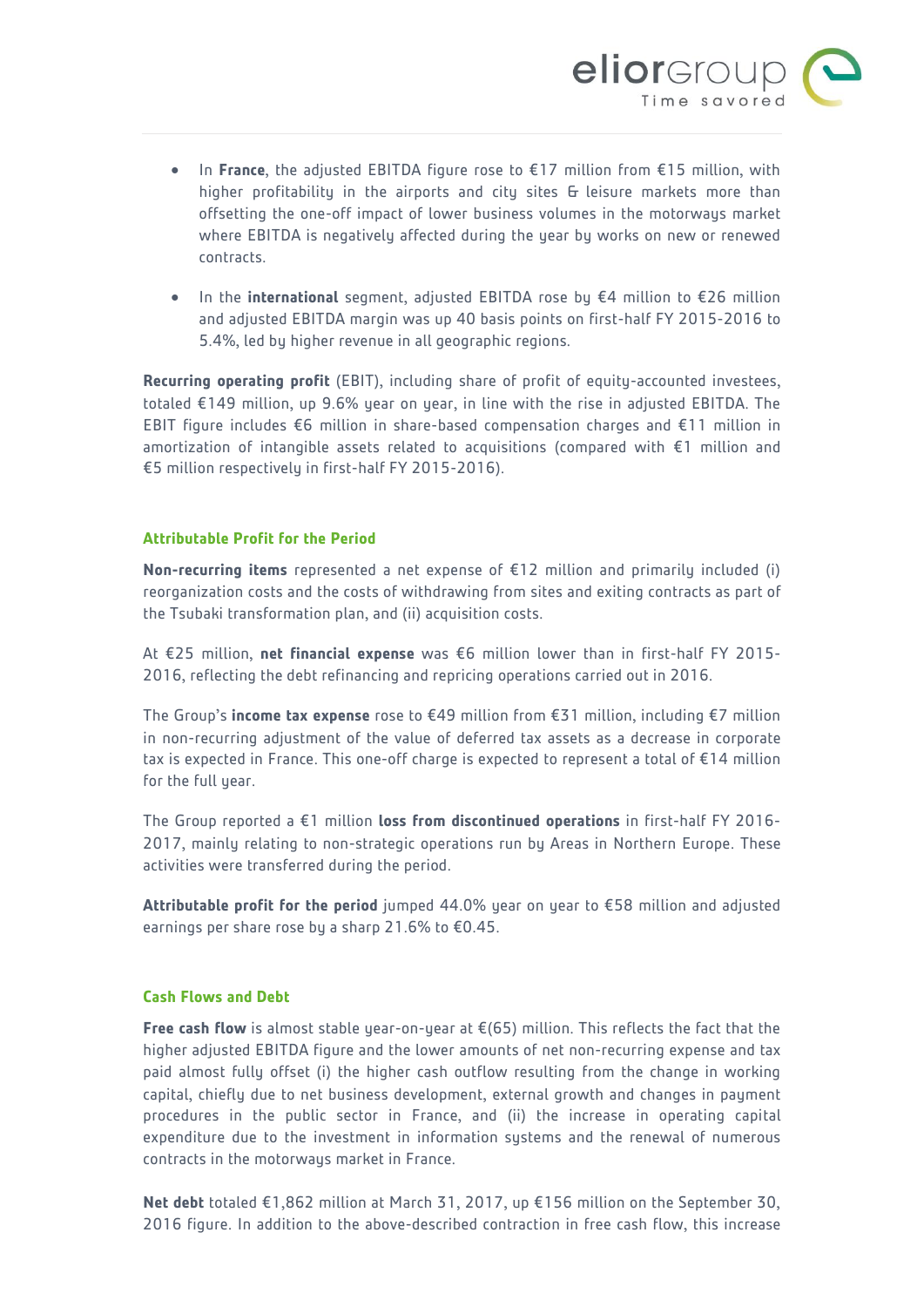

was principally attributable to the acquisitions carried out in Europe and the United States (for an aggregate €47 million), interest paid (€26 million) and the impact of changes in exchange rates on US dollar-denominated debt.

#### **Elements supporting outlook for the second half of FY 2016-2017**

In the contract catering and services business line, the second half performance should reflect:

- Further organic and external growth in North America.
- An acceleration of growth in the United Kingdom.
- The dilutive impact of acquisitions, notably because of their strong presence in the education market.
- An unfavorable calendar impact.
- An increased pressure from wage or cost inflation in some countries (notably North America and the United Kingdom).
- In the concession catering business line, the second half performance should reflect:
- A more favorable comparison base in France but further impact of contract renewals on French motorways and closure of remaining points of sale at Nice airport in June.
- Good traffic trends expected over the summer (notably Iberia and America).

#### **Outlook**

In line with its 2020 strategy, the Group is continuing its transformation process with a view to accelerating its development. Following on from FY 2015-2016 – which was a year of planning the process and launching various Group-wide projects – FY 2016-2017 should see the pace begin to quicken for the profitable growth momentum that began during the previous twelve-month period. Consequently, the Group is standing by its objectives for the full fiscal year, namely to achieve:

- Organic growth of at least 3% excluding the effect of voluntary contract exits (which is expected to be less than 150 basis points).
- A 20 to 30 basis-point increase in adjusted EBITDA margin compared with FY 2015-2016 (based on a constant scope of consolidation).
- A significant rise in adjusted EBITDA and adjusted earnings per share.

#### **Events after the Reporting Period**

 Through its US subsidiary, Elior North America, Elior Group has acquired Lancer Hospitality, an American company based in Minnesota. This company will be consolidated as from the second half of FY 2016-2017.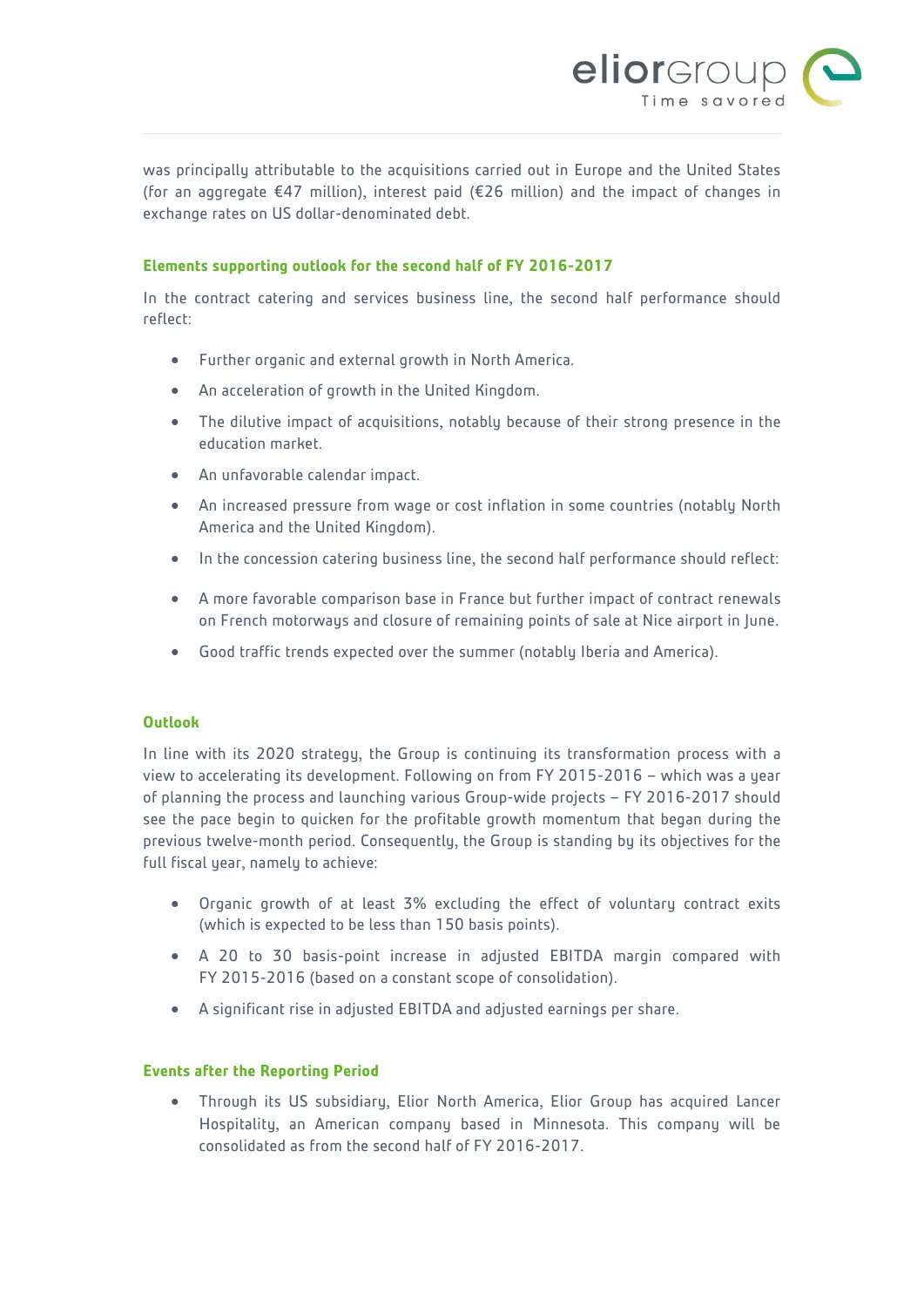

A conference call will be held on Tuesday, May 30, 2017 at 9:00 a.m. (CEST). To join the call please dial one of the following numbers:

France: + 33 (0) 1 76 77 22 74 United Kingdom: + 44 33 0336 9131 United States: + 1 719 457 1036

The results presentation will also be accessible by webcast on the Elior Group website ([www.eliorgroup.com](http://www.eliorgroup.com/))

Financial calendar

- July 28, 2017: Revenue for the first nine months of FY 2016-2017 issue of press release before the start of trading
- December 6, 2017: Full-year 2016-2017 results issue of press release before the start of trading plus press conference

Appendix 1: Definitions of alternative performance indicators

Appendix 2: Revenue by business line and geographic region

Appendix 3: Revenue by geographic region

Appendix 4: Revenue by market

Appendix 5: Adjusted EBITDA by business line and geographic region

Appendix 6: Adjusted EBITA by business line and geographic region

Appendix 7: Free cash flow

Appendix 8: Consolidated financial statements

*The English-language version of this document is a free translation from the original, which was prepared in French. All possible care has been taken to ensure that the translation is an accurate representation of the original. However, in all matters of interpretation of information, views or opinions expressed therein, the original language version of the document in French takes precedence over this translation.* 

#### **About Elior Group**

Founded in 1991, Elior Group has grown into one of the world's leading operators in the catering and support services industry, and has become a benchmark player in the business G industry, education, healthcare and travel We place particular importance on corporate social responsibility and have been a member of the United Nations Global<br>Compact since 2004 and we reached the GC Advanced level in 2015. The professional excellence of our team

For further information please visit our website [\(http://www.eliorgroup.com](http://www.eliorgroup.com/)) or follow us on Twitter ([@Elior\\_Group](https://twitter.com/Elior_Group))

#### Investor relations

Marie de Scorbiac – marie.descorbiac@eliorgroup.com / +33 (0)1 71 06 70 13

#### Media contacts

Anna Adlewska / Caroline Guilhaume – [anna.adlewska@fticonsulting.com](mailto:anna.adlewska@fticonsulting.com) [/ caroline.guilhaume@fticonsulting.com](mailto:caroline.guilhaume@fticonsulting.com) +33 (0)1 47 03 68 10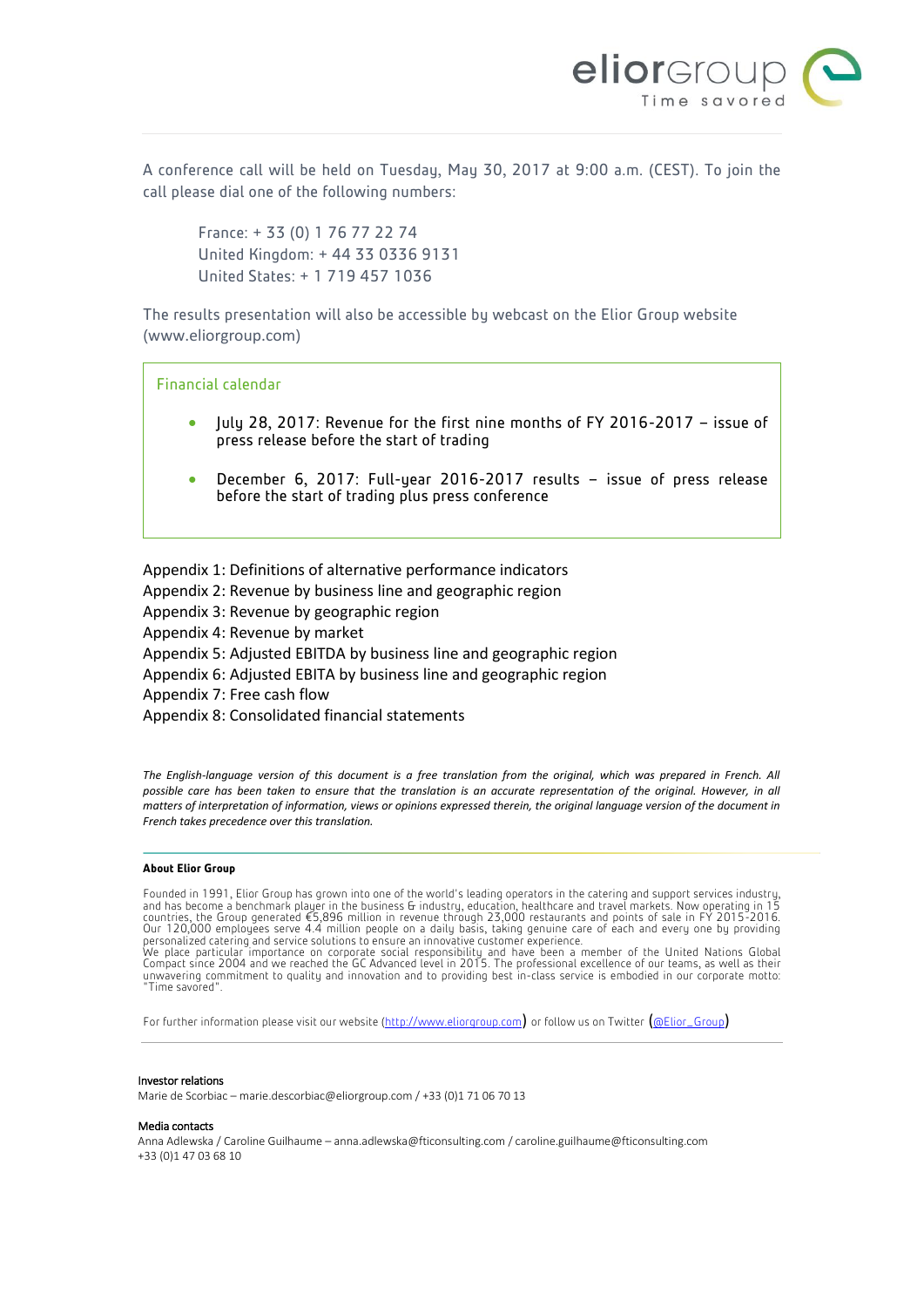

#### **Appendix 1: Definitions of alternative performance indicators**

**Organic growth in consolidated revenue:** Growth in consolidated revenue expressed as a percentage and adjusted for the impact of (i) changes in exchange rates, using the calculation method described in Chapter 4, Section 4.1.4.1 of the FY 2015-2016 Registration Document, and (ii) other-thanmarginal changes in scope of consolidation.

**Reported EBITDA:** This indicator corresponds to the following, as recorded in the consolidated income statement: recurring operating profit including share of profit of equity-accounted investees whose activities are the same or similar to those of the Group, before (i) net depreciation and amortization expense included in recurring operating profit and (ii) net additions to provisions included in recurring operating profit.

**Adjusted EBITDA:** Reported EBITDA as defined above adjusted for the impact of stock options and free shares granted by Group companies.

**Adjusted EBITDA margin:** Adjusted EBITDA as a percentage of consolidated revenue.

**Adjusted EBITA:** IFRS reported current operating result adjusted for the impact of stock options and free shares granted by Group companies and amortization of intangible assets recognized on consolidation (mainly customer relationships).

**Adjusted earnings per share:** This indicator is calculated based on consolidated profit for the period attributable to owners of the parent adjusted for non-recurring items net of the income tax effect calculated at the Group's standard tax rate of 34% and amortization of intangible assets recognized on consolidation (mainly customer relationships).

**Free cash flow:** The sum of the following items as defined in the FY 2015-2016 Registration Document and recorded either as individual line items or as the sum of several individual line items in the consolidated cash flow statement:

- adjusted EBITDA;
- net capital expenditure (i.e. amounts paid as consideration for property, plant and equipment and intangible assets used in operations less the proceeds received from sales of these types of assets);
- change in working capital;
- tax paid, which notably includes corporate income tax, the CVAE tax in France and the IRAP tax in Italy;
- other cash movements, which primarily comprise cash outflows related to (i) non-recurring items in the income statement and (ii) provisions recognized for liabilities resulting from fair value adjustments recognized on the acquisition of consolidated companies.

**Conversion rate:** free cash flow as a percentage of adjusted EBITDA.

**Leverage ratio** (as defined in the covenants in the Senior Facilities Agreement and presented for the Group's debt at a given period-end): The ratio between (i) the Group's net debt (at a given period-end determined based on the definition and covenants in the Senior Facilities Agreement as described in Chapter 4, Section 4.7.2 of the FY 2015-2016 Registration Document: "Senior Facilities Agreement", i.e. excluding unamortized issuance costs and the fair value of derivative instruments) and (ii) adjusted EBITDA calculated on a rolling basis for the twelve months preceding the period-end concerned, further adjusted to exclude the impacts of acquisitions and divestments of consolidated companies during the twelve months preceding said period-end.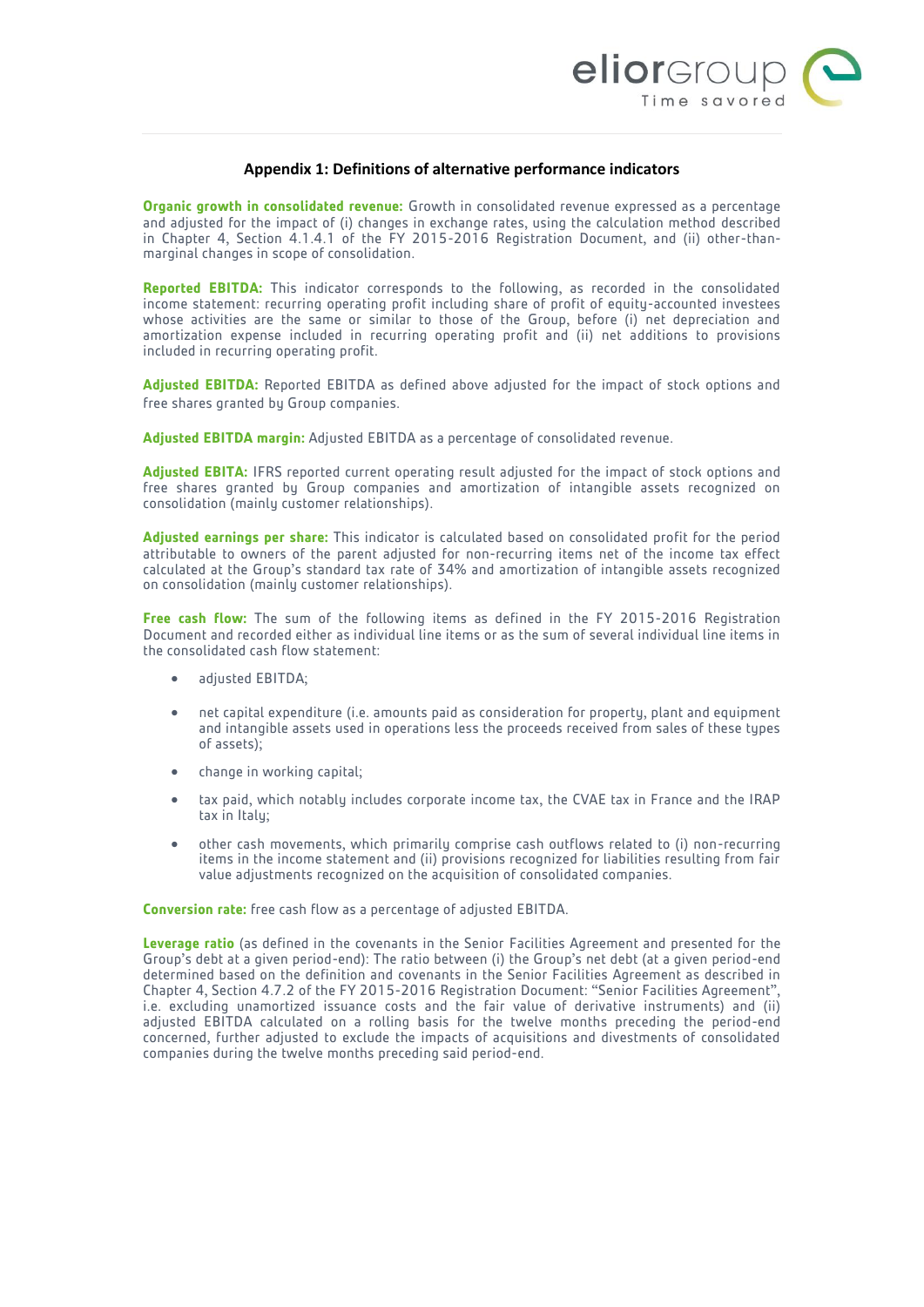

# **Appendix 2: Revenue by Business Line and Geographic Region**

| (in $\epsilon$ millions)     | Q <sub>1</sub><br>$2016 -$<br>2017 | Q <sub>1</sub><br>2015-2016 | <b>Organic</b><br>growth | <b>Changes in</b><br>scope of<br>consolidation<br>(1) | <b>Currency</b><br>effect (2) | <b>Total</b><br>growth |
|------------------------------|------------------------------------|-----------------------------|--------------------------|-------------------------------------------------------|-------------------------------|------------------------|
| France                       | 556                                | 558                         | $-0.4%$                  | 0.0%                                                  | $0.0\%$                       | $-0.4%$                |
| International                | 631                                | 535                         | 0.6%                     | 19.8%                                                 | $-2.6%$                       | 17.9%                  |
| Contract catering & services | 1,187                              | 1,093                       | 0.2%                     | 9.7%                                                  | $-1.3%$                       | 8.5%                   |
| France                       | 161                                | 154                         | $-3.4%$                  | 8.5%                                                  | 0.0%                          | 5.1%                   |
| International                | 246                                | 228                         | 8.7%                     | 0.0%                                                  | $-1.0%$                       | 7.7%                   |
| Concession catering          | 407                                | 382                         | 3.9%                     | 3.4%                                                  | $-0.6%$                       | 6.7%                   |
| <b>GROUP TOTAL</b>           | 1,594                              | 1,475                       | 1.1%                     | 8.1%                                                  | $-1.1%$                       | 8.1%                   |

| (in $\epsilon$ millions)     | Q <sub>2</sub><br>$2016 -$<br>2017 | Q <sub>2</sub><br>2015-2016 | <b>Organic</b><br>growth | <b>Changes in</b><br>scope of<br><b>consolidation</b><br>(1) | <b>Currency</b><br>effect (2) | <b>Total</b><br>growth |
|------------------------------|------------------------------------|-----------------------------|--------------------------|--------------------------------------------------------------|-------------------------------|------------------------|
| France                       | 593                                | 573                         | 3.5%                     | 0.0%                                                         | 0.0%                          | 3.5%                   |
| International                | 653                                | 528                         | 4.2%                     | 20.1%                                                        | $-0.6%$                       | 23.7%                  |
| Contract catering & services | 1.246                              | 1,101                       | 3.8%                     | 9.6%                                                         | $-0.3%$                       | 13.2%                  |
| France                       | 145                                | 133                         | $-0.6%$                  | 9.1%                                                         | 0.0%                          | 8.5%                   |
| International                | 228                                | 211                         | 8.2%                     | 0.0%                                                         | 0.2%                          | 8.3%                   |
| Concession catering          | 373                                | 344                         | 4.8%                     | 3.5%                                                         | 0.1%                          | 8.4%                   |
| <b>GROUP TOTAL</b>           | 1,619                              | 1,445                       | 4.1%                     | 8.2%                                                         | $-0.2%$                       | 12.0%                  |

| (in $\epsilon$ millions)     | H1<br>$2016 -$<br>2017 | H <sub>1</sub><br>2015-2016 | <b>Organic</b><br>growth | <b>Changes in</b><br>scope<br>٥f<br>consolidation<br>(1) | <b>Currency</b><br>effect (2) | <b>Total</b><br>growth |
|------------------------------|------------------------|-----------------------------|--------------------------|----------------------------------------------------------|-------------------------------|------------------------|
| France                       | 1.149                  | 1,131                       | 1.6%                     | 0.0%                                                     | 0.0%                          | 1.6%                   |
| International                | 1.284                  | 1.063                       | 2.4%                     | 20.0%                                                    | $-1.6%$                       | 20.8%                  |
| Contract catering & services | 2,433                  | 2,195                       | 2.0%                     | 9.7%                                                     | $-0.8%$                       | 10.9%                  |
| France                       | 306                    | 287                         | $-2.1%$                  | 8.8%                                                     | 0.0%                          | 6.7%                   |
| International                | 474                    | 439                         | 8.5%                     | 0.0%                                                     | $-0.4%$                       | 8.0%                   |
| Concession catering          | 780                    | 726                         | 4.3%                     | 3.5%                                                     | $-0.3%$                       | 7.5%                   |
| <b>GROUP TOTAL</b>           | 3,213                  | 2,920                       | 2.6%                     | 8.1%                                                     | $-0.7%$                       | 10.0%                  |

1. Changes in scope of consolidation correspond to the acquisitions carried out in the United States and Europe as well as completed or planned divestments of non-strategic assets.

2. The currency effect stems from changes in the USD, GBP, MXN and CLP exchange rates.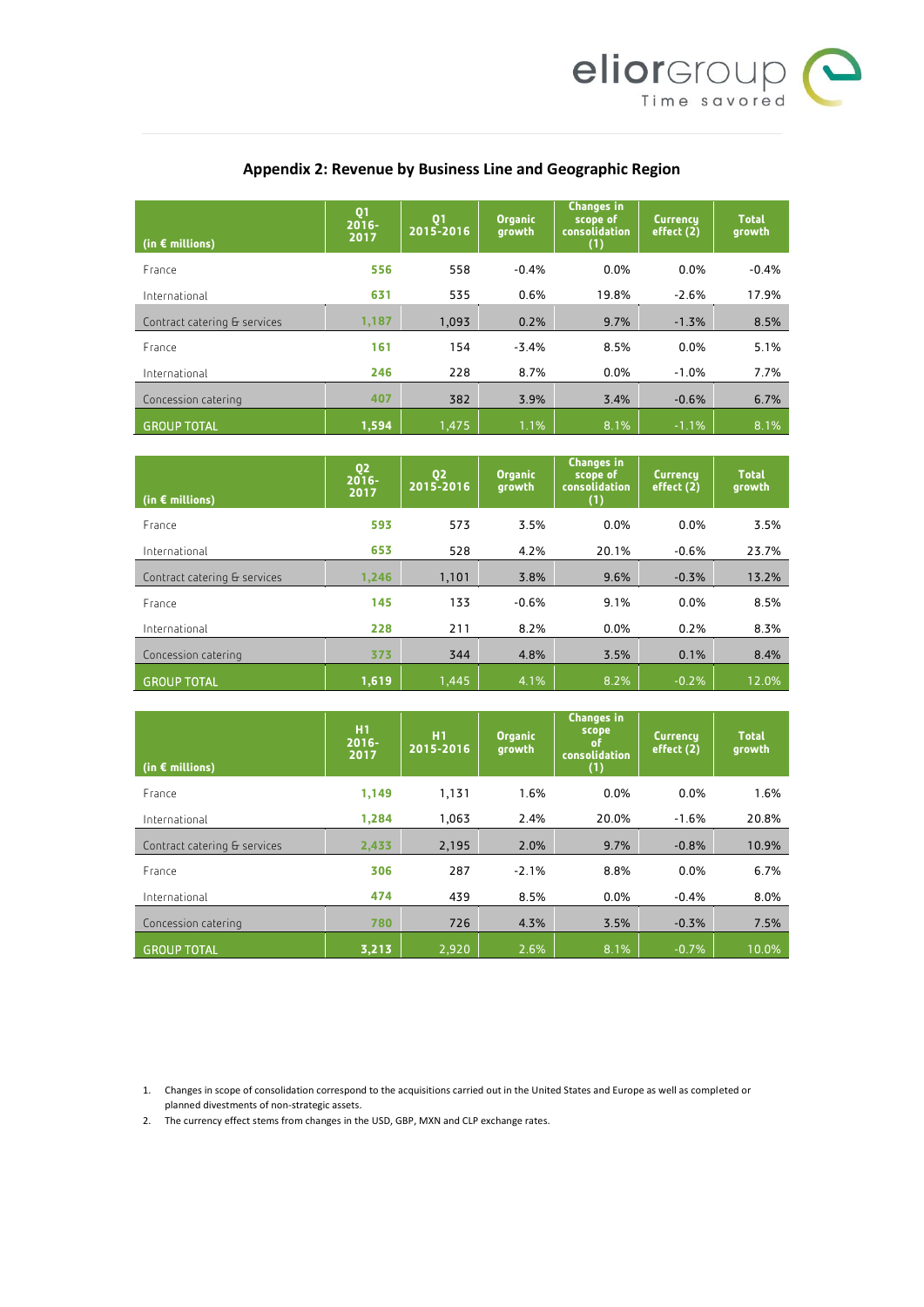

# **Appendix 3: Revenue by Geographic Region**

| (in $\epsilon$ millions) | Q <sub>1</sub><br>$2016 -$<br>2017 | <b>Q1</b><br>2015-2016 | <b>Organic</b><br>growth | <b>Changes in</b><br>scope of<br>consolidation<br>(1) | <b>Currency</b><br>effect (2) | <b>Total</b><br>growth |
|--------------------------|------------------------------------|------------------------|--------------------------|-------------------------------------------------------|-------------------------------|------------------------|
| France                   | 717                                | 712                    | $-1.0%$                  | 1.8%                                                  | 0.0%                          | 0.8%                   |
| Other European countries | 560                                | 546                    | 0.0%                     | 5.6%                                                  | $-3.0%$                       | 2.5%                   |
| Rest of the world        | 316                                | 217                    | 10.9%                    | 34.9%                                                 | 0.1%                          | 45.8%                  |
| <b>GROUP TOTAL</b>       | 1,594                              | 1,475                  | 1.1%                     | 8.1%                                                  | $-1.1%$                       | 8.1%                   |

| (in $\epsilon$ millions) | Q <sub>2</sub><br>$2016 -$<br>2017 | Q <sub>2</sub><br>2015-2016 | <b>Organic</b><br>growth | <b>Changes in</b><br>scope of<br>consolidation<br>(1) | Currency,<br>effect (2) | <b>Total</b><br>growth |
|--------------------------|------------------------------------|-----------------------------|--------------------------|-------------------------------------------------------|-------------------------|------------------------|
| France                   | 738                                | 707                         | 2.7%                     | 1.7%                                                  | 0.0%                    | 4.4%                   |
| Other European countries | 552                                | 512                         | 3.2%                     | 6.3%                                                  | $-1.8%$                 | 7.8%                   |
| Rest of the world        | 329                                | 227                         | 10.1%                    | 32.5%                                                 | 2.7%                    | 45.2%                  |
| <b>GROUP TOTAL</b>       | 1,619                              | 1,445                       | 4.1%                     | 8.2%                                                  | $-0.2%$                 | 12.0%                  |

| (in $\epsilon$ millions) | <b>H1</b><br>$2016 -$<br>2017 | H1<br>2015-2016 | <b>Organic</b><br>growth | <b>Changes in</b><br>scope of<br><b>consolidation</b><br>(1) | Currency,<br>effect (2) | <b>Total</b><br>growth |
|--------------------------|-------------------------------|-----------------|--------------------------|--------------------------------------------------------------|-------------------------|------------------------|
| France                   | 1,455                         | 1,418           | 0.8%                     | 1.8%                                                         | 0.0%                    | 2.6%                   |
| Other European countries | 1,112                         | 1.058           | 1.6%                     | 5.9%                                                         | $-2.4%$                 | 5.1%                   |
| Rest of the world        | 646                           | 444             | 10.5%                    | 33.6%                                                        | 1.4%                    | 45.5%                  |
| <b>GROUP TOTAL</b>       | 3,213                         | 2,920           | 2.6%                     | 8.1%                                                         | $-0.7%$                 | 10.0%                  |

1. Changes in scope of consolidation correspond to the acquisitions carried out in the United States and Europe as well as completed or planned divestments of non-strategic assets.

2. The currency effect stems from changes in the USD, GBP, MXN and CLP exchange rates.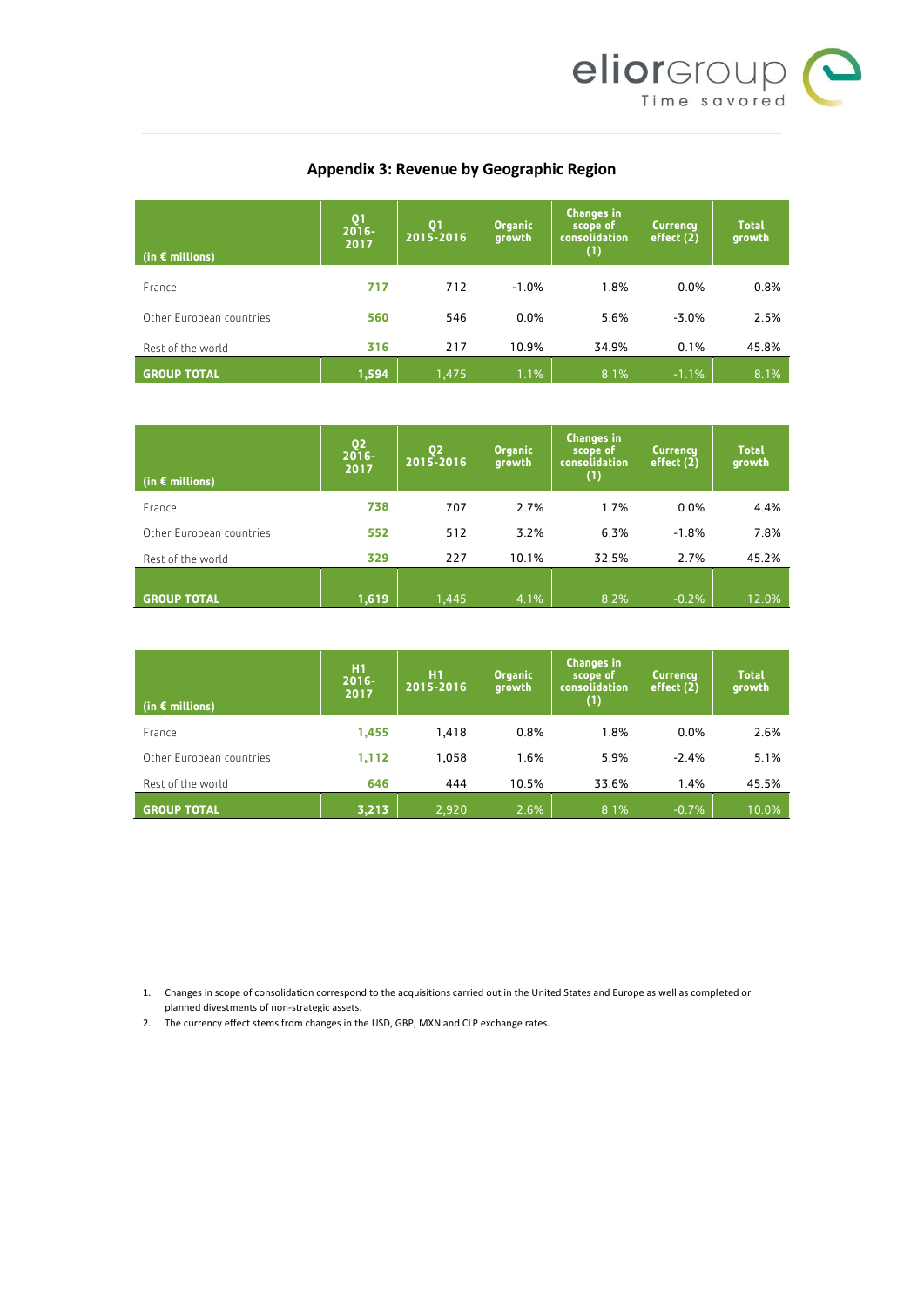

### **Appendix 4: Revenue by Market**

| (in $\epsilon$ millions)     | Q1<br>2016-2017 | Q <sub>1</sub><br>$2015 - 2016$ | <b>Organic</b><br>growth | <b>Changes in</b><br>scope of<br>consolidation<br>(1) | <b>Currency</b><br>effect (2) | <b>Total</b><br>growth |
|------------------------------|-----------------|---------------------------------|--------------------------|-------------------------------------------------------|-------------------------------|------------------------|
| Business & industry          | 505             | 500                             | $-0.4%$                  | 3.9%                                                  | $-2.4%$                       | 1.0%                   |
| <b>Education</b>             | 385             | 305                             | 0.5%                     | 26.3%                                                 | $-0.3%$                       | 26.4%                  |
| Healthcare                   | 296             | 288                             | 0.7%                     | 2.4%                                                  | $-0.4%$                       | 2.7%                   |
| Contract catering & services | 1,187           | 1,093                           | 0.2%                     | 9.7%                                                  | $-1.3%$                       | 8.5%                   |
| Motorways                    | 129             | 132                             | $-2.6%$                  | $-0.1%$                                               | 0.2%                          | $-2.5%$                |
| Airports                     | 177             | 168                             | 6.7%                     | 0.1%                                                  | $-1.0%$                       | 5.7%                   |
| City Sites & leisure         | 101             | 82                              | 8.5%                     | 15.9%                                                 | $-1.0%$                       | 23.5%                  |
| Concession catering          | 407             | 382                             | 3.9%                     | 3.4%                                                  | $-0.6%$                       | 6.7%                   |
| <b>GROUP TOTAL</b>           | 1,594           | 1,475                           | 1.1%                     | 8.1%                                                  | $-1.1%$                       | 8.1%                   |

| (in $\epsilon$ millions)     | Q <sub>2</sub><br>2016-2017 | Q <sub>2</sub><br>2015-2016 | <b>Organic</b><br>growth | <b>Changes in</b><br>scope of<br>consolidation<br>(1) | <b>Currency</b><br>effect (2) | <b>Total</b><br>growth |
|------------------------------|-----------------------------|-----------------------------|--------------------------|-------------------------------------------------------|-------------------------------|------------------------|
| Business & industry          | 525                         | 497                         | 3.7%                     | 3.0%                                                  | $-1.0%$                       | 5.7%                   |
| Education                    | 421                         | 315                         | 7.2%                     | 26.3%                                                 | 0.2%                          | 33.7%                  |
| Healthcare                   | 300                         | 289                         | 0.4%                     | 2.8%                                                  | 0.5%                          | 3.7%                   |
| Contract catering & services | 1,246                       | 1,101                       | 3.8%                     | 9.6%                                                  | $-0.3%$                       | 13.2%                  |
| Motorways                    | 113                         | 120                         | $-5.8%$                  | 0.0%                                                  | 0.5%                          | $-5.3%$                |
| Airports                     | 165                         | 148                         | 11.0%                    | 0.0%                                                  | 0.2%                          | 11.2%                  |
| City Sites & leisure         | 95                          | 76                          | 9.3%                     | 15.9%                                                 | $-0.7%$                       | 24.4%                  |
| Concession catering          | 373                         | 344                         | 4.8%                     | 3.5%                                                  | 0.1%                          | 8.4%                   |
| <b>GROUP TOTAL</b>           | 1,619                       | 1,445                       | 4.1%                     | 8.2%                                                  | $-0.2%$                       | 12.0%                  |

| (in $\epsilon$ millions)     | H1<br>2016-2017 | H1<br>2015-2016 | <b>Organic</b><br>growth | <b>Changes in</b><br>scope of<br>consolidation<br>(1) | <b>Currency</b><br>effect (2) | <b>Total</b><br>growth |
|------------------------------|-----------------|-----------------|--------------------------|-------------------------------------------------------|-------------------------------|------------------------|
| Business & industry          | 1,031           | 997             | 1.6%                     | 3.4%                                                  | $-1.7%$                       | 3.3%                   |
| <b>Education</b>             | 806             | 619             | 3.9%                     | 26.3%                                                 | $-0.1%$                       | 30.1%                  |
| Healthcare                   | 596             | 578             | 0.6%                     | 2.6%                                                  | 0.0%                          | 3.2%                   |
| Contract catering & services | 2,433           | 2,195           | 2.0%                     | 9.7%                                                  | $-0.8%$                       | 10.9%                  |
| Motorways                    | 242             | 252             | $-4.1%$                  | 0.0%                                                  | 0.3%                          | $-3.8%$                |
| Airports                     | 342             | 316             | 8.7%                     | 0.0%                                                  | $-0.5%$                       | 8.3%                   |
| City Sites & leisure         | 196             | 158             | 8.9%                     | 15.9%                                                 | $-0.8%$                       | 23.9%                  |
| Concession catering          | 780             | 726             | 4.3%                     | 3.5%                                                  | $-0.3%$                       | 7.5%                   |
| <b>GROUP TOTAL</b>           | 3,213           | 2,920           | 2.6%                     | 8.1%                                                  | $-0.7%$                       | 10.0%                  |

1. Changes in scope of consolidation correspond to the acquisitions carried out in the United States and Europe as well as completed or planned divestments of non-strategic assets.

2. The currency effect stems from changes in the USD, GBP, MXN and CLP exchange rates.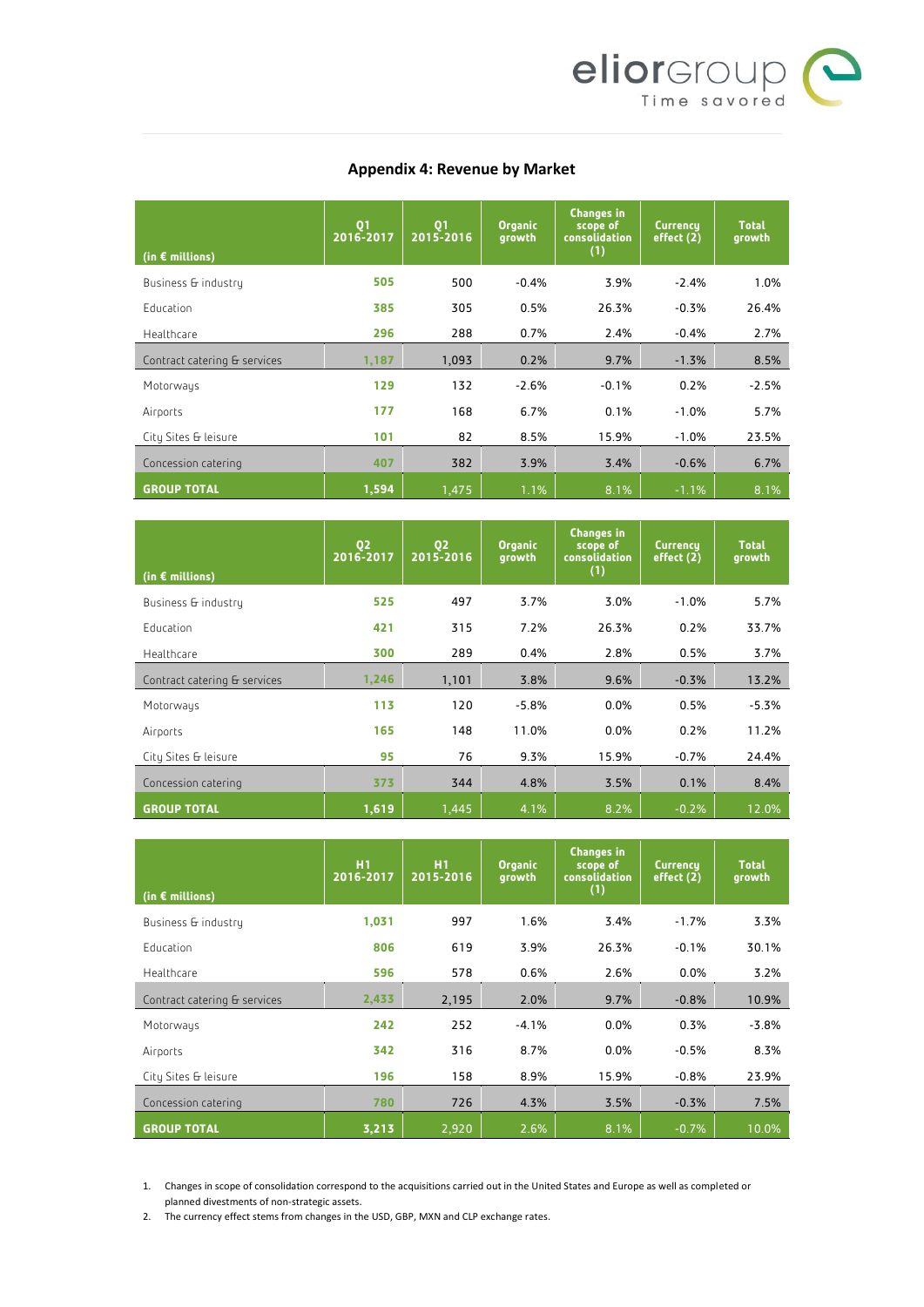

| (in $\epsilon$ millions)     | H <sub>1</sub><br>2016-2017 | H1<br>2015-2016 | Y-on-y<br>change $(\epsilon m)$ | Y-on-y<br>change (%) |
|------------------------------|-----------------------------|-----------------|---------------------------------|----------------------|
| France                       | 113                         | 105             | 7                               | 7.1%                 |
| International                | 102                         | 79              | 23                              | 29.1%                |
| Contract catering & services | 215                         | 184             | 30                              | 16.5%                |
|                              |                             |                 |                                 |                      |
| France                       | 17                          | 15              | $\overline{2}$                  | 16.7%                |
| International                | 26                          | 22              | 4                               | 17.9%                |
| Concession catering          | 43                          | 37              | 6                               | 17.5%                |
| Corporate                    | (3)                         | (5)             | $\overline{2}$                  | nm                   |
| <b>GROUP TOTAL</b>           | 255                         | 216             | 39                              | 17.9%                |

# **Appendix 5: Adjusted EBITDA by Business Line and Geographic Region**

# **Appendix 6: Adjusted EBITA by Business Line and Geographic Region**

| (in $\epsilon$ millions)     | H <sub>1</sub><br>2016-2017 | H1<br>2015-2016 | Y-on-y<br>change $(\epsilon m)$ | Y-on-y<br>change (%) |
|------------------------------|-----------------------------|-----------------|---------------------------------|----------------------|
| France                       | 90                          | 87              | 3                               | 4.0%                 |
| International                | 78                          | 61              | 16                              | 26.6%                |
| Contract catering & services | 168                         | 148             | 20                              | 13.4%                |
| France                       | 2                           | 0               | $\overline{2}$                  | nm                   |
| International                | 2                           | (1)             | 3                               | nm                   |
| Concession catering          | 4                           | (1)             | 5                               | nm                   |
| Corporate                    | (6)                         | (5)             | (1)                             | nm                   |
| <b>GROUP TOTAL</b>           | 166                         | 142             | 24                              | 16.7%                |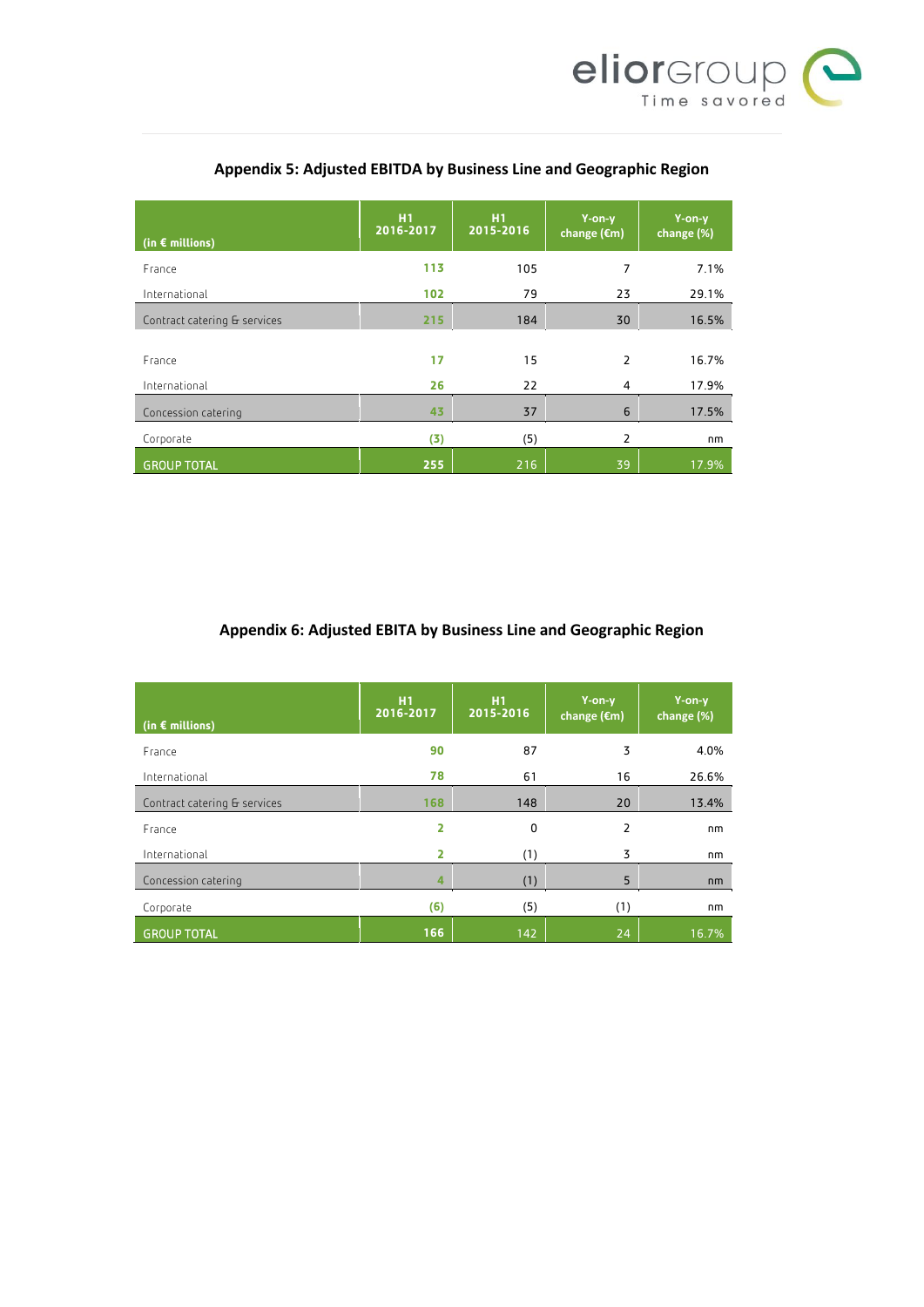

## **Appendix 7: Free cash flow**

|                           | H1        | H1        | Y-on-y change  |  |
|---------------------------|-----------|-----------|----------------|--|
| (in $\epsilon$ millions)  | 2016-2017 | 2015-2016 | $(\epsilon m)$ |  |
| Adjusted EBITDA           | 255       | 216       | $+17.9%$       |  |
| Change in working capital | (158)     | (117)     | (41)           |  |
| Net capex                 | (134)     | (85)      | (49)           |  |
| Tax paid                  |           | (34)      | 25             |  |
| Non-recurring cash items  | (19)      | (44)      | 25             |  |
| Free cash flow            | (65)      | (64)      | (1)            |  |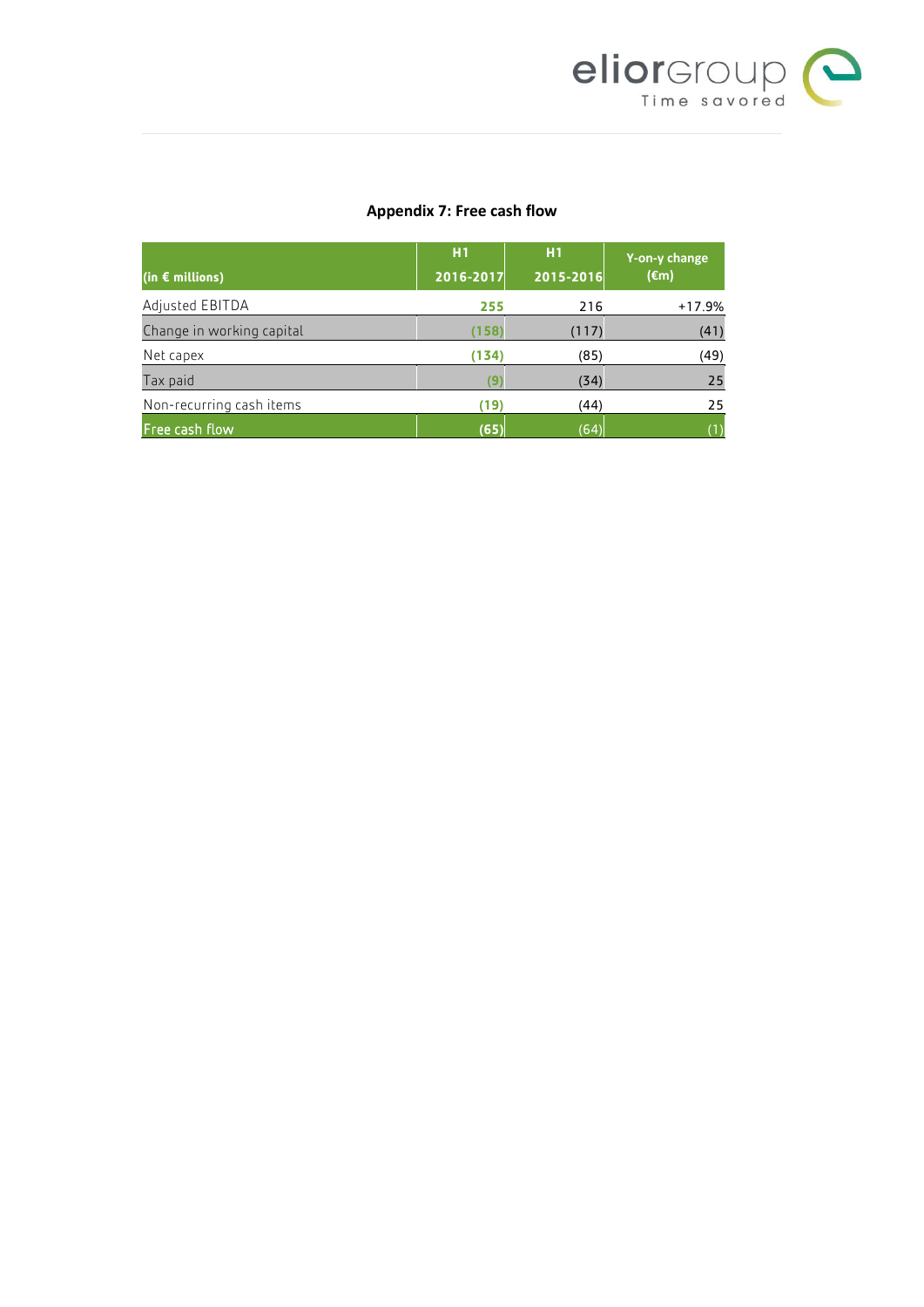

# **Appendix 8: Consolidated Financial Statements**

### **Consolidated Income Statement**

| (in $\epsilon$ millions)                                                           |          | H1<br>$2015 -$<br>2016 |
|------------------------------------------------------------------------------------|----------|------------------------|
| Revenue                                                                            | 3,213    | 2,920                  |
| Purchase of raw materials and consumables                                          | (997)    | (916)                  |
| Personnel costs                                                                    | (1, 417) | (1,326)                |
| Share-based compensation expense                                                   | (6)      | (1)                    |
| Other operating expenses                                                           | (500)    | (426)                  |
| Taxes other than on income                                                         | (44)     | (37)                   |
| Depreciation, amortization and provisions for recurring operating items            | (89)     | (74)                   |
| Net amortization of intangible assets recognized on consolidation                  | (11)     | (5)                    |
| Recurring operating profit                                                         | 149      | 135                    |
| Share of profit of equity-accounted investees                                      | 1        | 1                      |
| Recurring operating profit including share of profit of equity-accounted investees | 149      | 136                    |
| Non-recurring income and expenses, net                                             | (12)     | (30)                   |
| Operating profit including share of profit of equity-accounted investees           | 137      | 106                    |
| Net financial expense                                                              | (25)     | (31)                   |
| Profit before income tax                                                           | 112      | 75                     |
| Income tax                                                                         | (49)     | (31)                   |
| Loss for the period from discontinued operations                                   | (1)      | (4)                    |
| Profit for the period                                                              | 62       | 41                     |
| Attributable to owners of the parent                                               | 58       | 41                     |
| Attributable to non-controlling interests                                          | 4        | 0                      |
| Earnings per share (in $\epsilon$ )                                                | 0.34     | 0.24                   |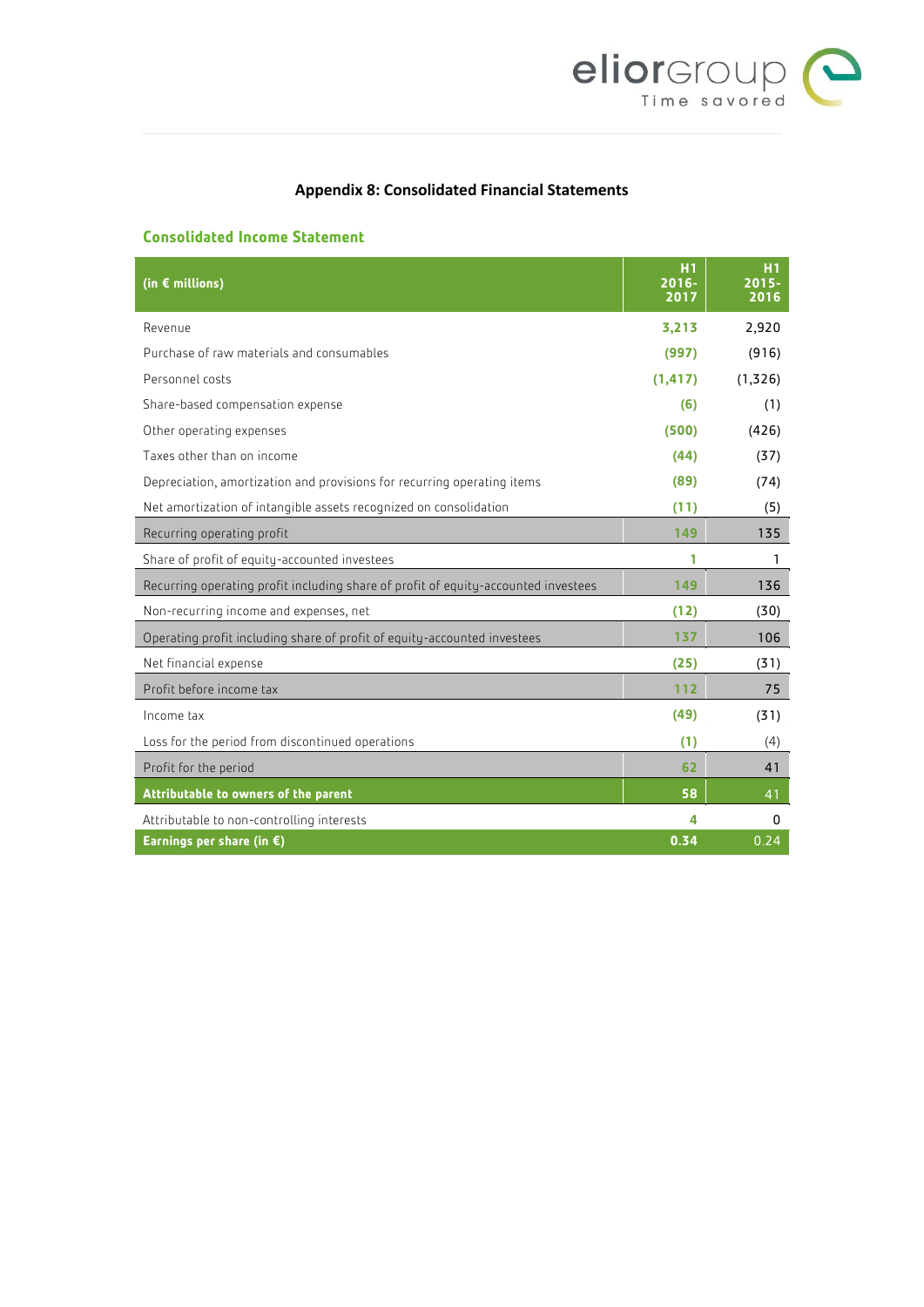

### **Consolidated Balance Sheet – Assets**

| (in $\epsilon$ millions)                       | At March 31,<br>2017 | At March 31,<br>2016 |
|------------------------------------------------|----------------------|----------------------|
| Goodwill                                       | 2,543                | 2,446                |
| Intangible assets                              | 449                  | 305                  |
| Property, plant and equipment                  | 602                  | 489                  |
| Non-current financial assets                   | 78                   | 48                   |
| Equity-accounted investees                     | 5                    | 4                    |
| Fair value of derivative financial instruments | 3                    |                      |
| Deferred tax assets                            | 198                  | 215                  |
| Total non-current assets                       | 3,877                | 3,506                |
| Inventories                                    | 122                  | 100                  |
| Trade and other receivables                    | 1,083                | 986                  |
| Current income tax assets                      | 31                   | 18                   |
| Other current assets                           | 100                  | 72                   |
| Short-term financial receivables               | 11                   | 10                   |
| Cash and cash equivalents                      | 163                  | 113                  |
| Assets classified as held for sale             | 10                   | 20                   |
| Total current assets                           | 1,521                | 1,318                |
| <b>Total assets</b>                            | 5,398                | 4,824                |

# **Consolidated Balance Sheet – Equity and Liabilities**

| (in $\epsilon$ millions)                                             | At March 31,<br>2017 | At March 31,<br>2016 |
|----------------------------------------------------------------------|----------------------|----------------------|
| Share capital                                                        | 2                    | 2                    |
| Reserves and retained earnings                                       | 1,513                | 1,434                |
| Non-controlling interests                                            | 50                   | 39                   |
| Total equity                                                         | 1,564                | 1,475                |
| Long-term debt                                                       | 2,002                | 1,639                |
| Fair value of derivative financial instruments                       | 9                    | 10                   |
| Non-current liabilities relating to share acquisitions               | 19                   | 19                   |
| Deferred tax liabilities                                             | 77                   | 46                   |
| Provisions for pension and other post-employment benefit obligations | 116                  | 101                  |
| Other long-term provisions                                           | 24                   | 21                   |
| Other non-current liabilities                                        | 6                    | 0                    |
| Total non-current liabilities                                        | 2,251                | 1,837                |
| Trade and other payables                                             | 723                  | 678                  |
| Due to suppliers of non-current assets                               | 29                   | 19                   |
| Accrued taxes and payroll costs                                      | 584                  | 540                  |
| Current income tax liabilities                                       | 37                   | 21                   |
| Short-term debt                                                      | 17                   | 103                  |
| Current liabilities related to share acquisitions                    | 22                   | 13                   |
| Short-term provisions                                                | 52                   | 52                   |
| Other current liabilities                                            | 111                  | 74                   |
| Liabilities classified as held for sale                              | 8                    | 13                   |
| Total current liabilities                                            | 1,583                | 1,513                |
| <b>Total liabilities</b>                                             | 3,834                | 3,350                |
| <b>Total equity and liabilities</b>                                  | 5,398                | 4,824                |